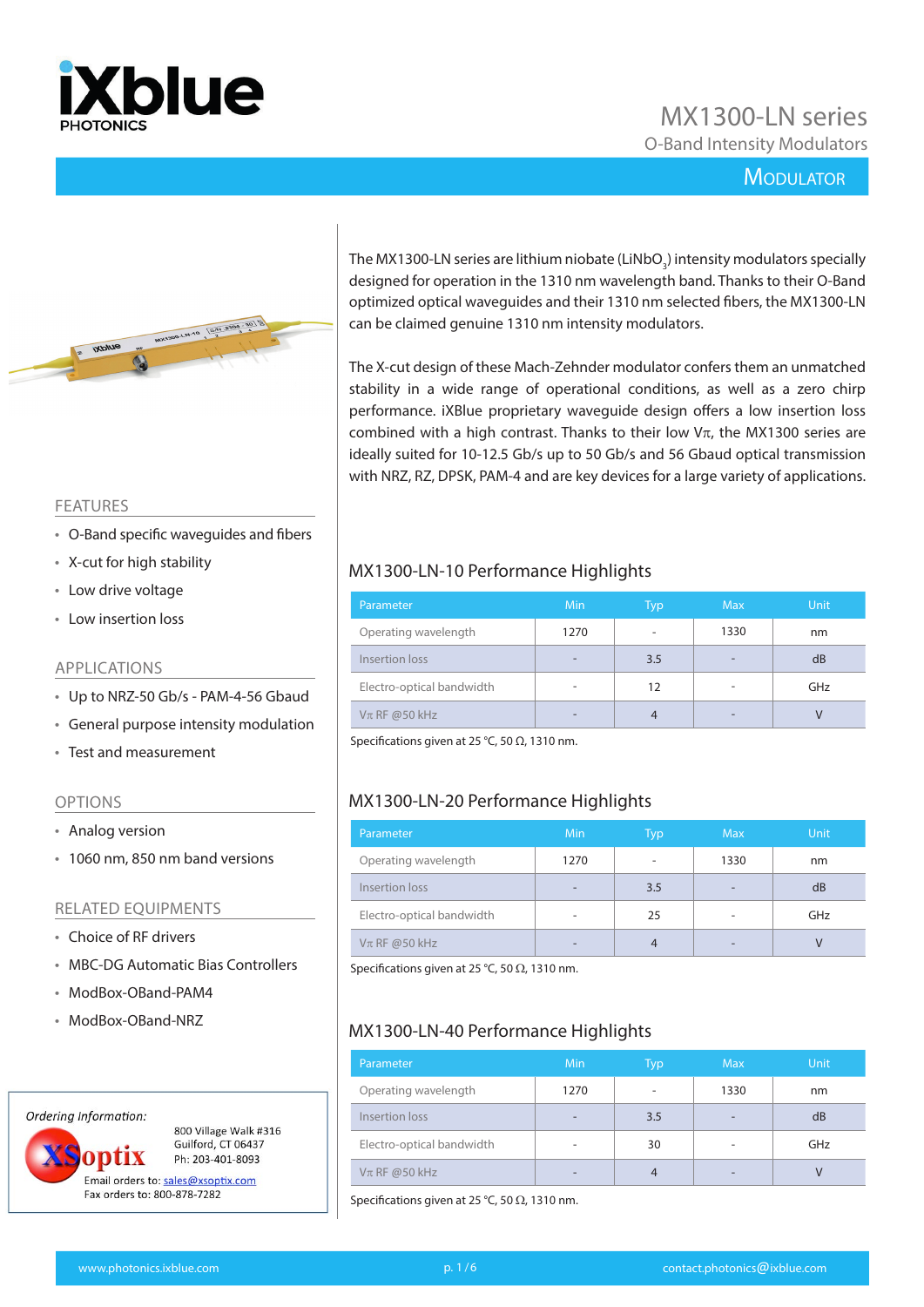

## **MODULATOR**

# MX1300-LN-10

12 GHz Intensity modulator

## Electrical Characteristics

| Parameter               | Symbol                      | <b>Condition</b>               | Min                      | Typ                      | <b>Max</b>               | <b>Unit</b> |
|-------------------------|-----------------------------|--------------------------------|--------------------------|--------------------------|--------------------------|-------------|
| Electro-optic bandwidth | $S_{21}$                    | RF electrodes, -3dB from 2 GHz | 10                       | 12                       | $\overline{\phantom{a}}$ | GHz         |
| Ripple $S_{21}$         | $\Delta S_{\rm 2}$          | <b>RF</b> electrodes           | $\overline{\phantom{a}}$ | 0.5                      |                          | dB          |
| Electrical return loss  | $S_{11}$                    | RF electrodes, $f < 10$ GHz    | $\overline{\phantom{a}}$ | $-15$                    | $-10$                    | dB          |
| $V\pi$ RF @50 kHz       | $V\pi RF_{50\,kHz}$         | <b>RF</b> electrodes           | $\overline{\phantom{a}}$ | $\overline{4}$           | 5                        | $\vee$      |
| $V$ π RF @10 Gb/s PRBS  | $V\pi RF_{10\,\text{Gb/s}}$ | RF electrodes                  | $\overline{\phantom{a}}$ | 4.7                      | 5.7                      | $\vee$      |
| $V\pi$ DC electrodes    | $V_{\pi}DC$                 | DC electrodes                  | $\overline{\phantom{a}}$ | 5.5                      | 6                        | $\vee$      |
| RF input impedance      | $Z_{_{\text{in-RF}}}$       |                                | $\overline{\phantom{a}}$ | 50                       | $\overline{\phantom{a}}$ | Ω           |
| DC input impedance      | $Z_{\text{in-DC}}$          | $\overline{\phantom{a}}$       |                          | $\overline{\phantom{a}}$ | $\overline{\phantom{a}}$ | $M\Omega$   |

50  $\Omega$  RF input

#### Optical Characteristics

| Parameter            | Symbol   | <b>Condition</b>                                     | <b>Min</b>                   | <b>Typ</b> | <b>Max</b>               | <b>Unit</b> |  |
|----------------------|----------|------------------------------------------------------|------------------------------|------------|--------------------------|-------------|--|
| Crystal              | $\sim$   | $\overline{\phantom{a}}$                             | Lithium Niobate X-Cut Y-Prop |            |                          |             |  |
| Operating wavelength | λ        |                                                      | 1270                         | 1310       | 1330                     | nm          |  |
| Insertion loss       | IL       | Without connectors                                   | $\overline{\phantom{a}}$     | 3.5        | 4.5                      | dB          |  |
| DC extinction ratio  | ER       | Measured with narrow source<br>linewidth $<$ 200 MHz | 20                           | 22         | $\overline{\phantom{a}}$ | dB          |  |
| Optical return loss  | ORL      | $\overline{\phantom{a}}$                             | $-40$                        | -45        | $\overline{\phantom{a}}$ | dB          |  |
| Chirp                | $\alpha$ | $\overline{\phantom{0}}$                             | $-0.1$                       | $\Omega$   | 0.1                      |             |  |

All specifications given at 25°C, 1310 nm, unless differently specified

## Absolute Maximum Ratings

Stresses in excess of the absolute maximum ratings can cause permanent damage to the device. These are absolute stress ratings only. Functional operation of the device is not implied at these or any other conditions in excess of those given in the operational sections of the data sheet. Exposure to absolute maximum ratings for extended periods can adversely affect device reliability.

| Parameter             | Symbol     | <b>Min</b>               | <b>Max</b> | <b>Unit</b> |
|-----------------------|------------|--------------------------|------------|-------------|
| RF input power        | $EP_{in}$  | $\overline{\phantom{a}}$ | 28         | dBm         |
| Bias voltage          | $V_{bias}$ | $-20$                    | $+20$      | $\vee$      |
| Optical input power   | $OP_{in}$  | $\overline{\phantom{a}}$ | 20         | dBm         |
| Operating temperature | OT         | $\Omega$                 | $+70$      | $^{\circ}C$ |
| Storage temperature   | <b>ST</b>  | $-40$                    | $+85$      | °C          |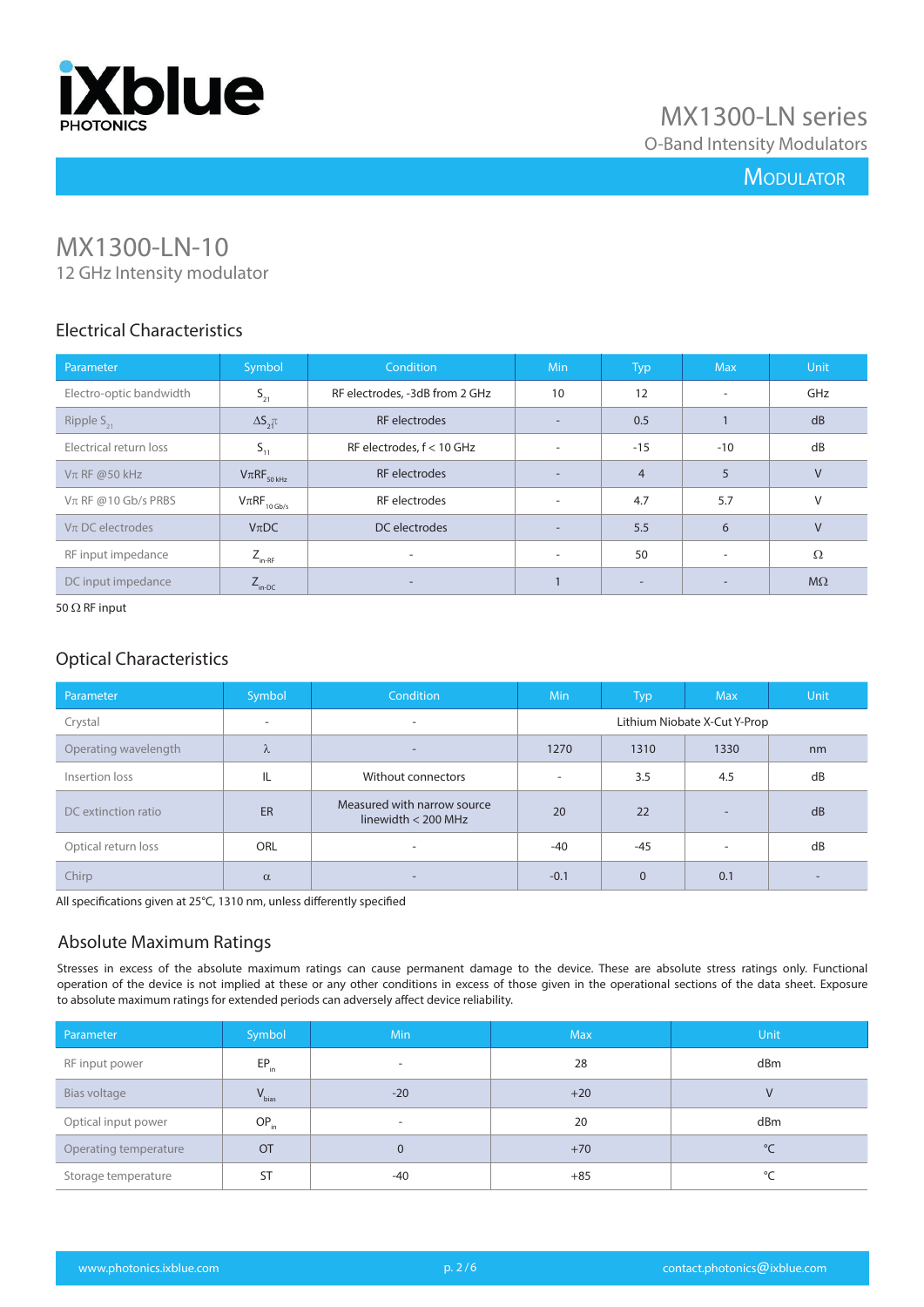

## **MODULATOR**

# MX1300-LN-20

25 GHz Intensity modulator

### Electrical Characteristics

| Parameter               | Symbol                      | <b>Condition</b>               | <b>Min</b>               | Typ                      | <b>Max</b>               | Unit      |
|-------------------------|-----------------------------|--------------------------------|--------------------------|--------------------------|--------------------------|-----------|
| Electro-optic bandwidth | $S_{21}$                    | RF electrodes, -3dB from 2 GHz | 20                       | 25                       |                          | GHz       |
| Ripple $S_{21}$         | $\Delta S_{21}$             | <b>RF</b> electrodes           | $\overline{\phantom{a}}$ | 0.5                      |                          | dB        |
| Electrical return loss  | $S_{11}$                    | RF electrodes, $f < 20$ GHz    | $\overline{\phantom{a}}$ | $-15$                    | $-10$                    | dB        |
| $V\pi$ RF @50 kHz       | $V\pi RF_{50\,kHz}$         | <b>RF</b> electrodes           | $\overline{\phantom{a}}$ | $\overline{4}$           | 5                        | $\vee$    |
| $V$ π RF @20 Gb/s PRBS  | $V\pi RF_{20\,\text{Gb/s}}$ | RF electrodes                  | $\overline{\phantom{a}}$ | 5.5                      | 6                        | $\vee$    |
| $V\pi$ DC electrodes    | $V_{\pi}DC$                 | DC electrodes                  | $\overline{\phantom{a}}$ | 5.5                      | 6                        | $\vee$    |
| RF input impedance      | $Z_{_{\text{in-RF}}}$       | $\overline{\phantom{a}}$       | $\overline{\phantom{a}}$ | 50                       | $\overline{\phantom{a}}$ | Ω         |
| DC input impedance      | $Z_{\text{in-DC}}$          | $\overline{\phantom{0}}$       |                          | $\overline{\phantom{a}}$ |                          | $M\Omega$ |

#### 50  $\Omega$  RF input

### Optical Characteristics

| Parameter            | Symbol    | <b>Condition</b>                                     | <b>Min</b>                   | <b>Typ</b> | <b>Max</b>               | <b>Unit</b> |
|----------------------|-----------|------------------------------------------------------|------------------------------|------------|--------------------------|-------------|
| Crystal              | $\sim$    | ۰                                                    | Lithium Niobate X-Cut Y-Prop |            |                          |             |
| Operating wavelength | $\lambda$ | ۰.                                                   | 1270                         | 1310       | 1330                     | nm          |
| Insertion loss       | IL        | Without connectors                                   | $\overline{\phantom{a}}$     | 3.5        | 4.5                      | dB          |
| DC extinction ratio  | ER        | Measured with narrow source<br>linewidth $<$ 200 MHz | 20                           | 22         | $\overline{\phantom{0}}$ | dB          |
| Optical return loss  | ORL       |                                                      | -40                          | $-45$      | $\overline{\phantom{a}}$ | dB          |
| Chirp                | $\alpha$  | ۰.                                                   | $-0.1$                       | $\Omega$   | 0.1                      |             |

All specifications given at 25°C, 1310 nm, unless differently specified

#### Absolute Maximum Ratings

Stresses in excess of the absolute maximum ratings can cause permanent damage to the device. These are absolute stress ratings only. Functional operation of the device is not implied at these or any other conditions in excess of those given in the operational sections of the data sheet. Exposure to absolute maximum ratings for extended periods can adversely affect device reliability.

| Parameter             | Symbol     | <b>Min</b>               | <b>Max</b> | <b>Unit</b> |
|-----------------------|------------|--------------------------|------------|-------------|
| RF input power        | $EP_{in}$  | $\overline{\phantom{a}}$ | 28         | dBm         |
| Bias voltage          | $V_{bias}$ | $-20$                    | $+20$      | V           |
| Optical input power   | $OP_{in}$  | $\overline{\phantom{a}}$ | 20         | dBm         |
| Operating temperature | OT         | $\Omega$                 | $+70$      | $^{\circ}C$ |
| Storage temperature   | <b>ST</b>  | -40                      | $+85$      | $\circ$     |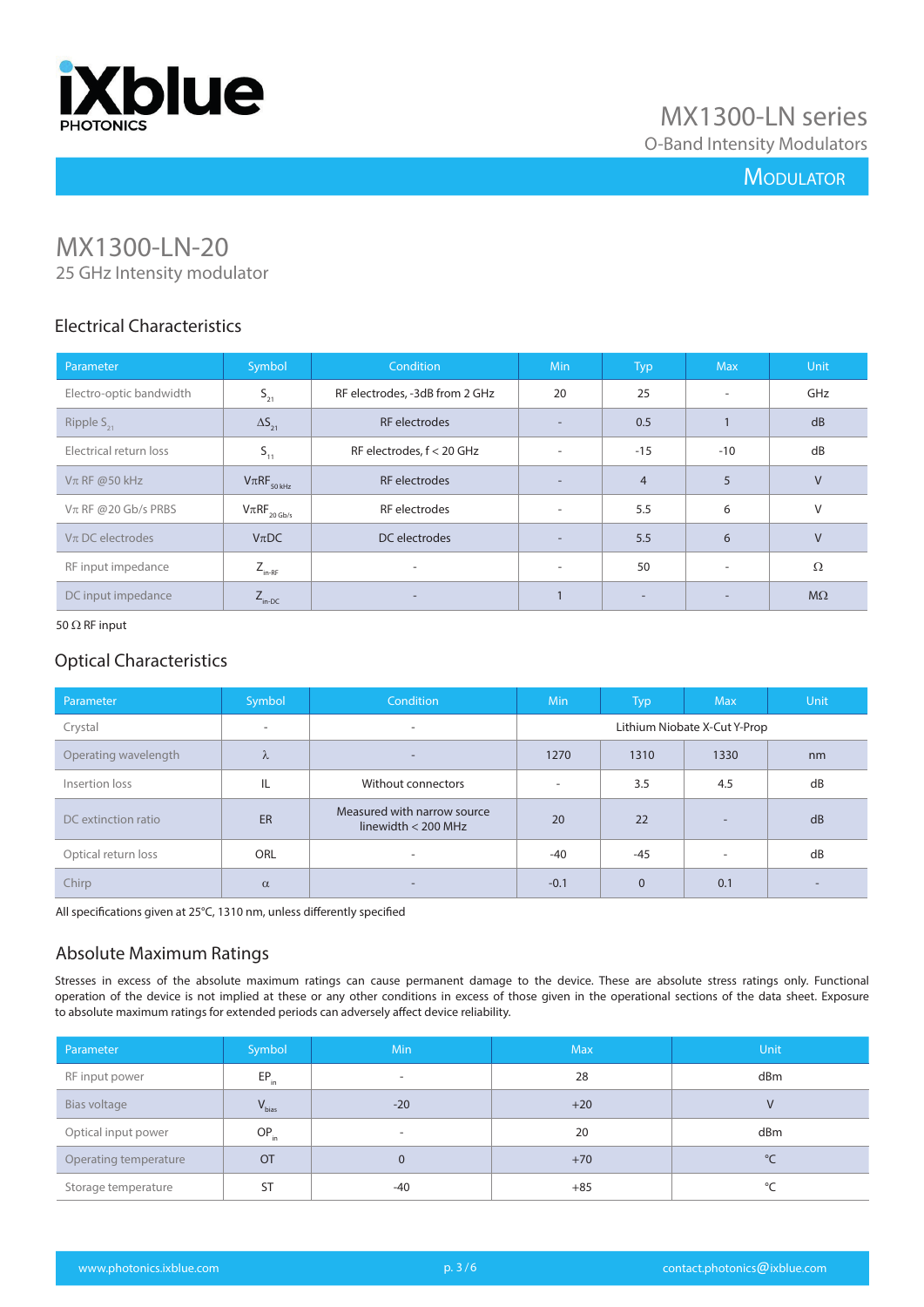

## **MODULATOR**

# MX1300-LN-40

40 GHz Intensity modulator

### Electrical Characteristics

| Parameter               | Symbol              | <b>Condition</b>               | <b>Min</b>               | <b>Typ</b>               | <b>Max</b>               | Unit      |
|-------------------------|---------------------|--------------------------------|--------------------------|--------------------------|--------------------------|-----------|
| Electro-optic bandwidth | $S_{21}$            | RF electrodes, -3dB from 2 GHz | 28                       | 30                       | $\overline{\phantom{a}}$ | GHz       |
| Ripple $S_{21}$         | $\Delta S_{21}$     | RF electrodes                  | ۰.                       | 0.5                      |                          | dB        |
| Electrical return loss  | $S_{11}$            | RF electrodes, $f < 30$ GHz    | $\overline{\phantom{a}}$ | $-15$                    | $-10$                    | dB        |
| $V\pi$ RF @50 kHz       | $V\pi RF_{50\,kHz}$ | RF electrodes                  | ۰.                       | $\overline{4}$           | 5                        | $\vee$    |
| $V\pi$ DC electrodes    | $V_{\pi}DC$         | DC electrodes                  | $\overline{\phantom{a}}$ | 5.5                      | 6                        | V         |
| RF input impedance      | $Z_{\text{in-RF}}$  | $\overline{\phantom{a}}$       | ۰.                       | 50                       |                          | $\Omega$  |
| DC input impedance      | $Z_{\text{in-DC}}$  | ٠                              |                          | $\overline{\phantom{a}}$ |                          | $M\Omega$ |

#### 50  $\Omega$  RF input

#### Optical Characteristics

| Parameter            | Symbol                   | Condition                                            | <b>Min</b>                   | <b>Typ</b> | <b>Max</b> | Unit |  |
|----------------------|--------------------------|------------------------------------------------------|------------------------------|------------|------------|------|--|
| Crystal              | $\overline{\phantom{a}}$ | $\overline{\phantom{a}}$                             | Lithium Niobate X-Cut Y-Prop |            |            |      |  |
| Operating wavelength | λ                        | ۰.                                                   | 1270                         | 1310       | 1330       | nm   |  |
| Insertion loss       | IL                       | Without connectors                                   | $\overline{\phantom{a}}$     | 3.5        | 4.5        | dB   |  |
| DC extinction ratio  | ER                       | Measured with narrow source<br>linewidth $<$ 200 MHz | 20                           | 22         | -          | dB   |  |
| Optical return loss  | ORL                      | ۰                                                    | $-40$                        | $-45$      | ۰          | dB   |  |
| Chirp                | $\alpha$                 | -                                                    | $-0.1$                       | $\Omega$   | 0.1        |      |  |

All specifications given at 25°C, 1310 nm, unless differently specified

#### Absolute Maximum Ratings

Stresses in excess of the absolute maximum ratings can cause permanent damage to the device. These are absolute stress ratings only. Functional operation of the device is not implied at these or any other conditions in excess of those given in the operational sections of the data sheet. Exposure to absolute maximum ratings for extended periods can adversely affect device reliability.

| Parameter             | Symbol     | <b>Min</b>               | <b>Max</b> | <b>Unit</b> |
|-----------------------|------------|--------------------------|------------|-------------|
| RF input power        | $EP_{in}$  | $\overline{\phantom{a}}$ | 28         | dBm         |
| Bias voltage          | $V_{bias}$ | $-20$                    | $+20$      | V           |
| Optical input power   | $OP_{in}$  | $\overline{\phantom{0}}$ | 20         | dBm         |
| Operating temperature | <b>OT</b>  | $\Omega$                 | $+70$      | $^{\circ}C$ |
| Storage temperature   | <b>ST</b>  | -40                      | $+85$      | $\circ$     |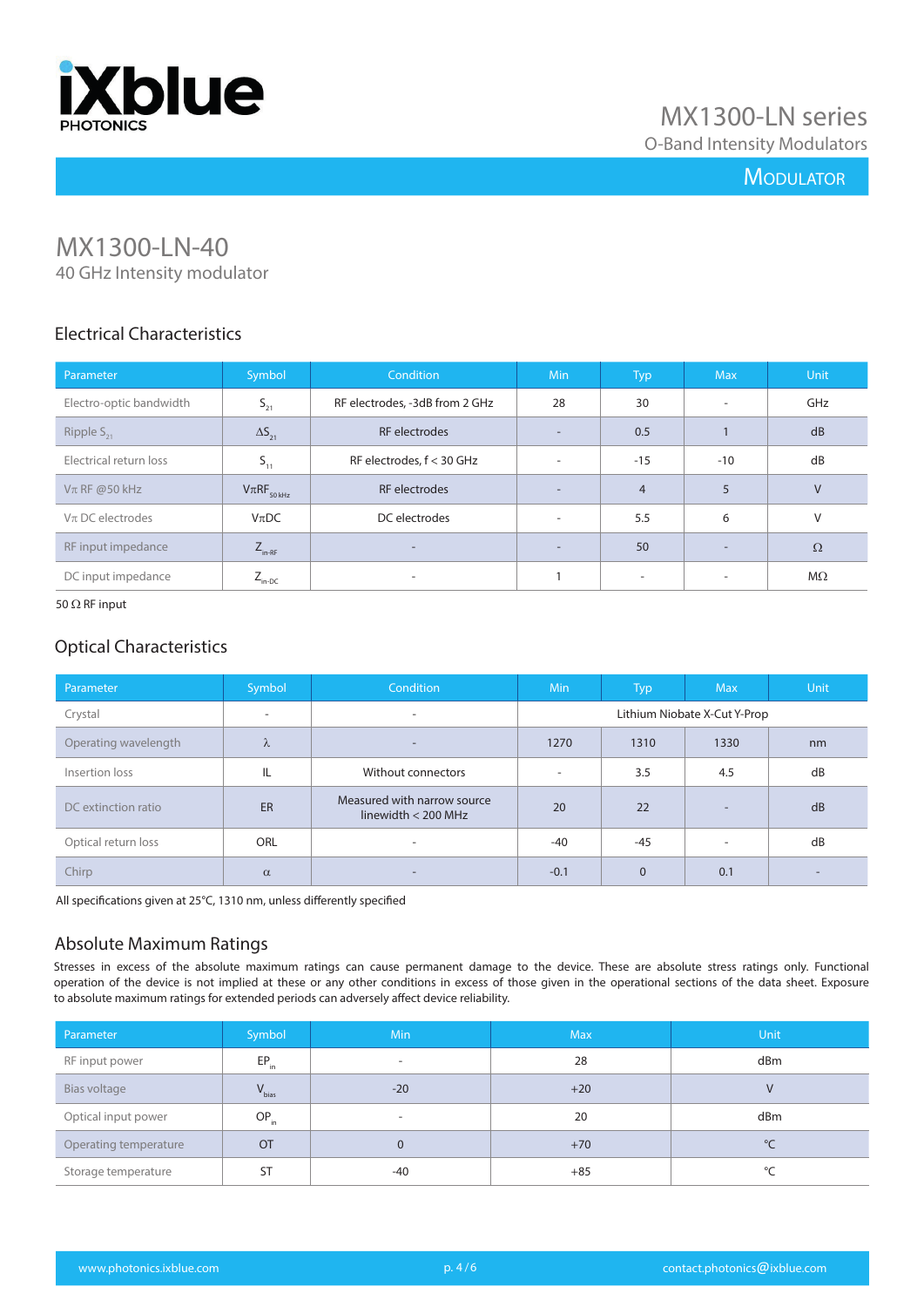

# MX1300-LN series O-Band Intensity Modulators

## **MODULATOR**



# MX1300-LN-10 Typical  $S_{21}$  Curve

MX1300-LN-20 Typical  $S_{21}$  Curve



MX1300-LN-40 Typical  $S_{21}$  Curve



-5 0

MX1300-LN-10 Typical  $S_{11}$  Curve

-30 -25 -20

<u>ေ</u><br>အိ-15 -10

5



0 2 4 6 8 10 12 14 Frequency (GHz)

MX1300-LN-40 Typical  $S_{11}$  Curve